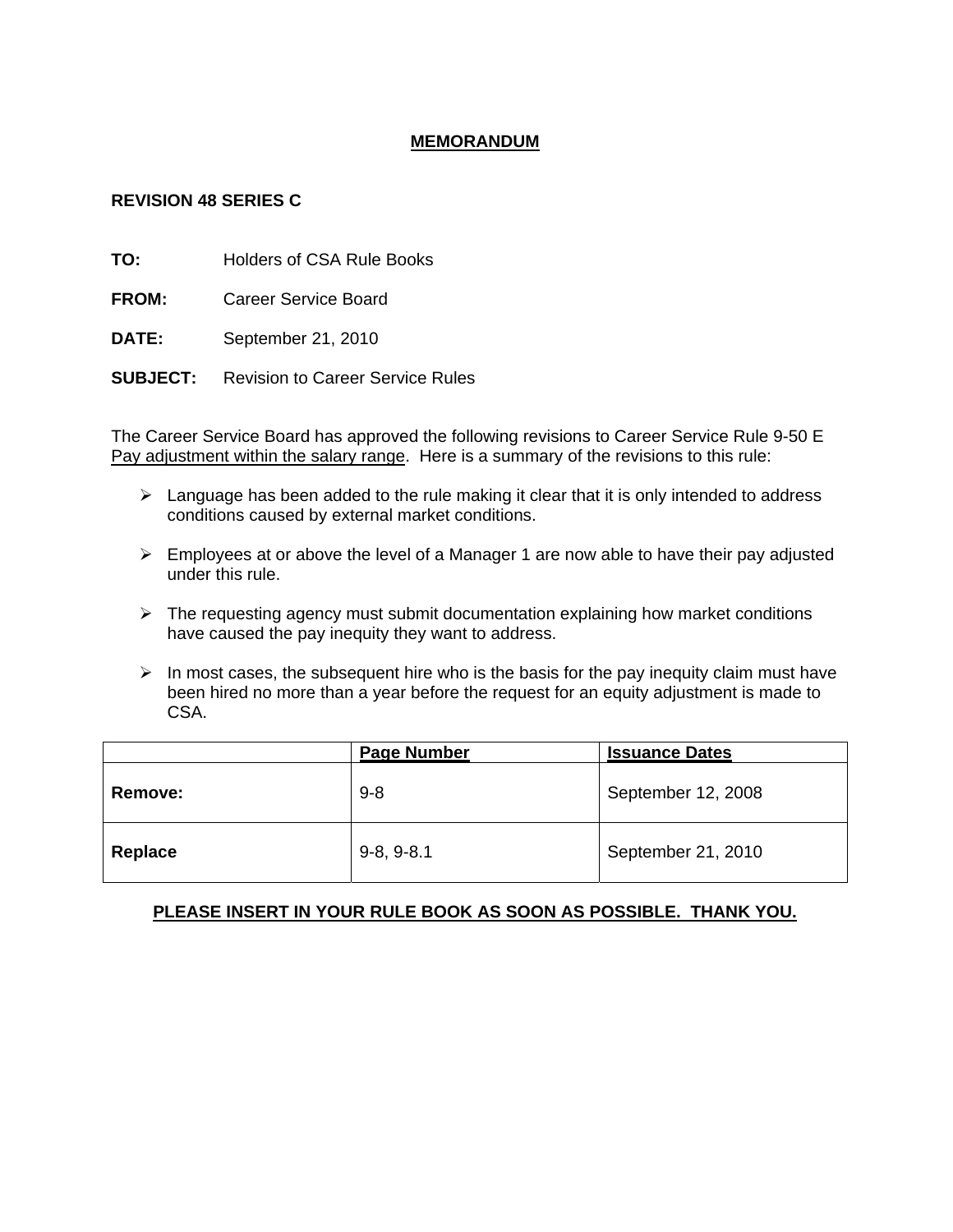- a. Numerous vacancies exist in the classification(s) that will be affected by the proposed pay practice;
- b. Recruitment has not been effective;
- c. Retention rate is low; and
- d. Market driven personnel shortages in the classification(s) are causing difficulty in fulfilling an essential mission of the City.
- 2. An interim market adjustment shall remain in effect for up to one (1) year. Nothing in this subsection prevents a new market adjustment from being established for the same classification(s), provided that all of the requirements of the previous subsection are met.
- E. Pay adjustment within the salary range (Revised effective September 21, 2010; Rules Revision Memo 48C)
	- 1. An appointing authority may adjust pay for an existing employee, within that employee's current salary range, if the purpose is to eliminate pay inequity created by external market conditions, so long as the existing employee's pay is being compared with the pay of a subsequent hire from outside the City in the same department or agency if the following conditions are met:
		- a. Employees at or above the level of Manager 1 are eligible for this pay adjustment only if the subsequent hire is also at or above the level of Manager 1.
		- b. Other employees are eligible for this pay adjustment if the subsequent hire is;
			- i. In the same classification; or
			- ii. In the same classification series or
			- iii. In a classification in the same occupational group within the same career path performing similar types of duties; or
			- iv. Subordinate to the existing employee in the existing employee's chain of command.
		- c. The effective date of the subsequent hire's employment occurred no more than one year before the request for the pay adjustment is made to the Personnel Director. Exceptions to this limitation may be granted by the Personnel Director upon good cause shown.